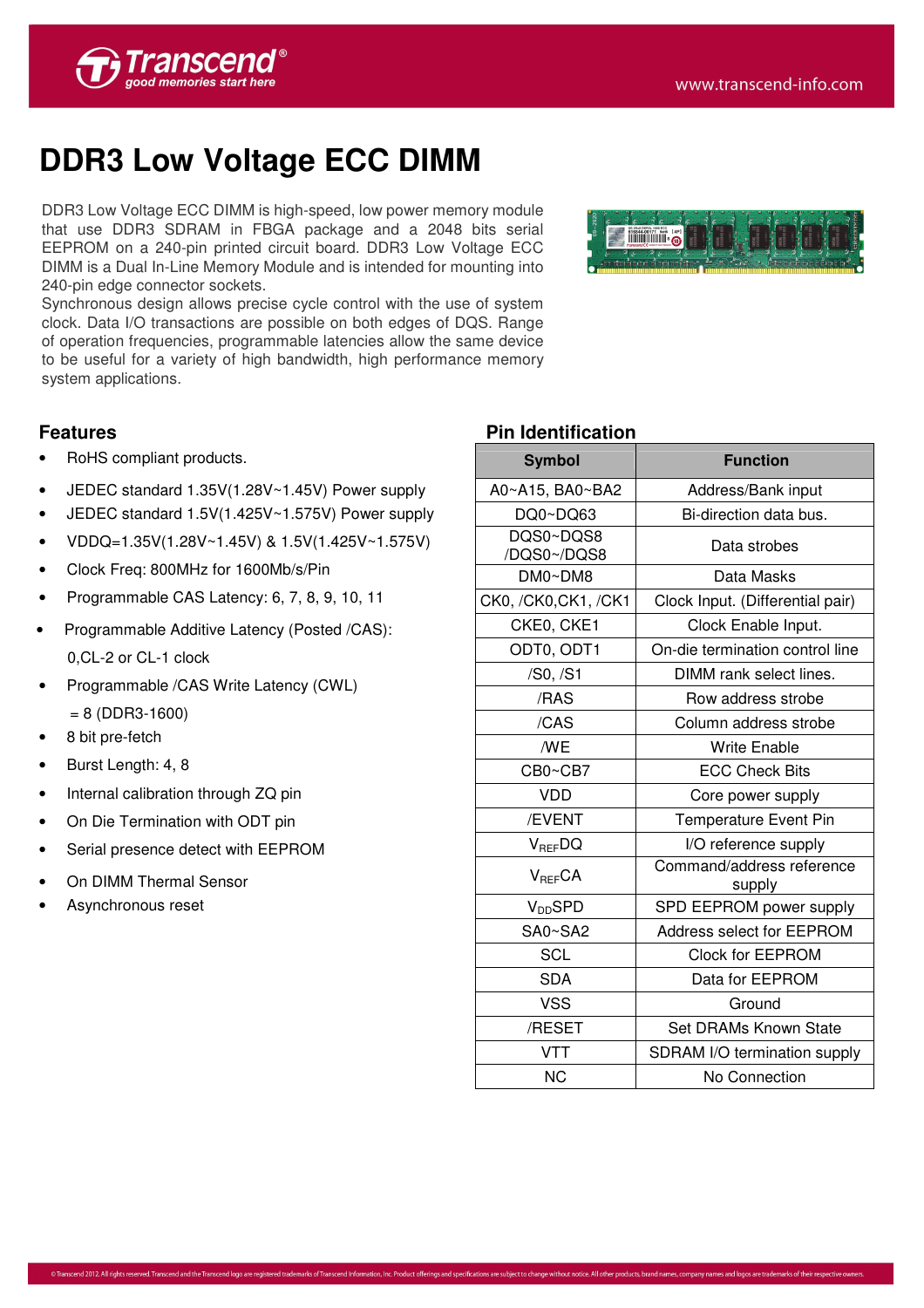

## **Dimensions (Unit: millimeter)**









1. Tolerances on all dimensions +/-0.15mm unless otherwise specified.